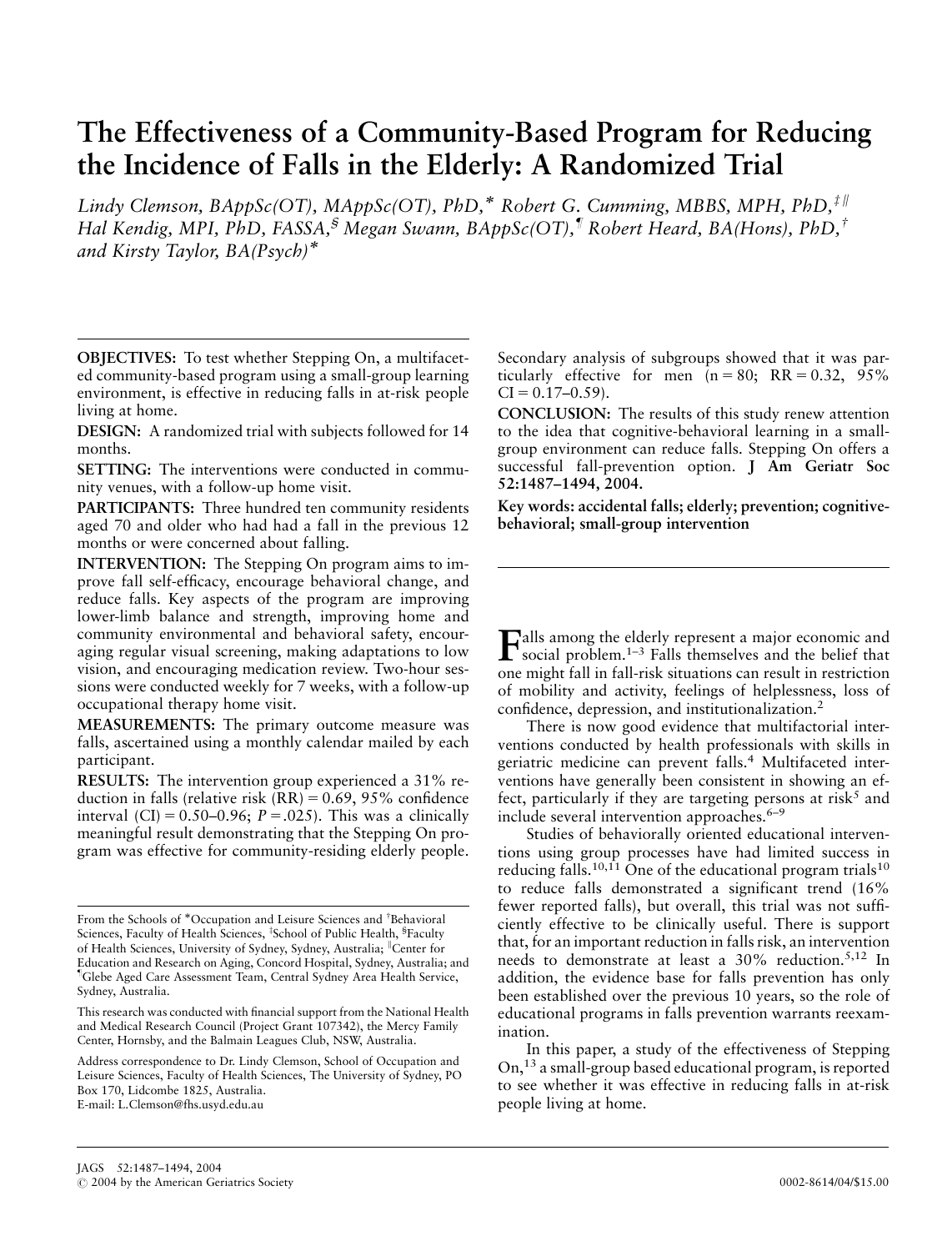## **METHODS**

Ethics approval to conduct the study was obtained from the University of Sydney and Central Sydney Area Health Service human ethics committees.

# **Subjects**

The planned study population was community-living men and women aged 70 and older who had fallen in the previous year. Some people who responded to the recruitment advertisement stated that they had not fallen in the previous year but were concerned about falling. To ensure adequate subject numbers, the inclusion criteria were extended to include these people who considered themselves at risk of falling. Exclusion criteria were cognitive problems associated with dementia (measured using three or more errors on the Short Portable Mental Status Questionnaire<sup>14</sup>) and being homebound and unable to independently leave home. Subjects were also required to have conversational English.

Methods of recruitment, reported in detail elsewhere (submitted for publication), included distribution of promotional materials; health professional referrals; media advertisements and editorials in local newspapers; database mailouts by general medical practices, the Department of Veterans Affairs, and a football club; and presentations to community organizations. For all recruitment strategies, people who were interested were invited to contact the authors by mail or telephone. A research assistant (RA) then telephoned them to explain the study and to screen for eligibility to participate in the study by asking about their history of falls.

# Baseline Measures

The RA completed baseline assessment of all subjects at the person's home as soon as possible after recruitment and before randomization.

Baseline assessment comprised a background questionnaire of demographics, fall and health history, a functional measure of mobility and balance (the Get-up and Go Test),<sup>15</sup> and the Rhomberg test of balance with eyes open and closed. Baseline assessments of secondary outcome measures were also conducted: the 36-item Short Form (SF-36) Health Survey, which measures a persons perception of their health across mental and physical health domains;<sup>16</sup> the Modified Falls-Efficacy Scale<sup>17</sup> (MFES), which evaluates confidence in avoiding falls when performing basic activities of daily living; and the Mobility Efficacy Scale<sup>18</sup> (MES), which assesses efficacy beliefs over a wider continuum of functional tasks that have a greater degree of postural challenge than the MFES. The item ''Walk down three snowy steps without a handrail'' was altered to ''Walk down three wet steps without a handrail.'' A 10-point scale of "not at all" to "completely confident" was used with the MES and MFES. The falls self-efficacy measures were of interest as a secondary measure, being a core concept of the program.13 Also assessed at baseline and follow-up were the Physical Activity Scale for the Elderly (PASE)<sup>19,20</sup> and the Worry scale, $^{21}$  designed for use in community-dwelling elderly to identify the degree to which aspects of daily lives are troubling.

# The Intervention

Stepping  $On^{13}$  is a multifaceted community-based program using a small-group learning environment to improve fall self-efficacy, encourage behavioral change, and reduce falls. (See Appendix A for an overview of the program.) The aim was to facilitate the older subjects taking control, explore different coping behaviors, and encourage follow through of safety strategies in their everyday lives. Thus, the conceptual basis of the program incorporated using strategies to enhance self-efficacy<sup>22</sup> in fall-risk situations, a decisionmaking theory to guide participants in exploring barriers and options to risk management,23,24 and the use of adult learning principles<sup>25</sup> to develop knowledge and skills, recognizing that older adults have the capacity for learning and change. A variety of learning strategies were used. These included raising awareness by being more informed about factors that contribute to risk; targeting those behaviors that have the most effect on reducing risk and reinforcing their application to the individual's home and community setting; and using specific techniques such as story telling, mastery experiences, and the group process as a learning environment.

An occupational therapist experienced in group work and with 12 years experience in geriatrics facilitated the program. A team of content experts, trained by the first author in relevant aspects of falls prevention to supplement their content knowledge, introduced key content areas.13 These included lower-limb balance and strength exercises known to be effective in fall prevention, <sup>26</sup> coping with visual loss and regular visual screening,<sup>27</sup> medication management,28,29 environmental and behavioral home safety,  $30,31$  and community safety.  $32$  Information was also shared and reinforced within the context of the group. Each session provided time for reflection and sharing accomplishments and ended in planning action and homework for the next week. Each session also included practicing or reviewing some of the exercises, and one session included a community mastery experience during which community mobility and discrete skills (e.g., negotiating grass or curb ramps) were practiced.

The program, averaging 12 participants in each group, took place over a 7-week period at a predetermined community venue. A follow-up home visit took place within 6 weeks of the final program session. The occupational therapist listed any actions that participants reported that they had self-initiated during and since the program as well as actions and recommendations that arose on the home visit. There was a total of 15.5 hours intervention constituting the seven 2-hour program sessions (including one community mobility session) and the individual home visit. A booster session, conducted 3 months after session seven, lasting 1.5 hours, occurred at the program venue.

# Randomization

Randomization was stratified in blocks of four, according to sex and number of falls in the previous 12 months (0–1 or  $>1$  fall) and was conducted by a researcher not involved in subject screening or subject assessment.

Ninety percent  $(n = 141)$  of those randomized to the intervention group attended at least five of the seven sessions, with only  $3\%$  (n = 5) not attending any sessions.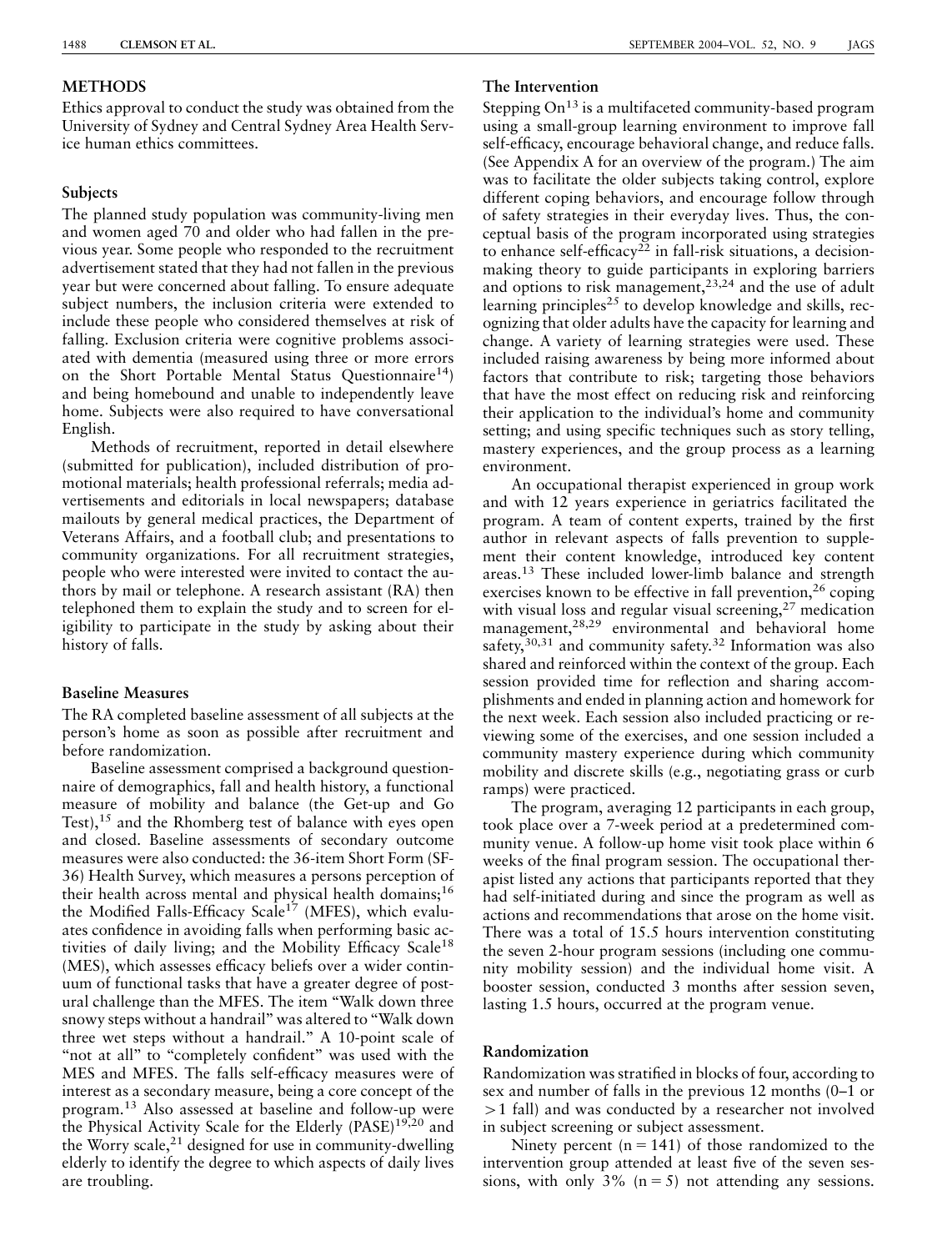

Figure 1. Flow chart tracking subjects through the study.

Further details are provided in Figure 1-a flow chart tracking subjects through the study. Subjects allocated to the control group received up to two social visits from an occupational therapy student (as part of an aging-at-home fieldwork project); these visits were conducted during the same time as the program. Students were instructed not to discuss falls or falls prevention with the subjects.

#### Follow-Up Measures

The major dependent measure in this study was the occurrence of falls, defined as an event that results in a person unintentionally coming to rest on the ground, floor, or other lower level.<sup>33</sup> Evaluation of falls occurred for each subject from baseline up to 14 months postrandomization using a self-report falls schedule similar to those used in other falls research.6,31 The schedule consisted of a monthly tear-off postcard calendar, with the subject's study identification number, and was preaddressed and stamped. Subjects were asked to record an ''N'' on each day that they did not fall and an "F" if they had a fall. If a fall was reported, the RA telephoned the subject to ascertain whether the fall met the study definition. If the calendar was not returned within 2 weeks of the end of the month, the RA telephoned the subject to complete the schedule.

The RA, who was blind to group allocation, conducted the 14-month follow-up assessment. The follow-up assessment repeated the secondary outcome measures described earlier, with the addition of the 30-item Falls Behavioral (FaB) Scale for older people.34 The FaB was developed specifically for this study to evaluate behavioral factors that could potentially protect against falling. FaB scores ranged from 1 to 4, with a score of 1 applying to the least protective behaviors and a score of 4 applying to the most protective

behaviors. Subjects were also asked about the number and type of medications they were currently using and whether they had had their vision assessed since the baseline assessment. At the conclusion of the follow-up assessment, the RA opened a sealed envelope that contained a copy of the occupational therapist's list of actions/recommendations (program) or a dummy list (controls). This sealed envelope and dummy list meant that it was not obvious to the RA whether the person was allocated to the control or intervention and thus ensured that she remained blinded to group allocation during final assessment. Program participants were asked about their follow through with the home visit recommendations and their adherence to the program exercises.

Loss to follow-up (Figure 1) for the primary outcome (falls) was low, with only 8% (25/310) of subjects not completing the full 14 months of falls follow-up and only 4% of follow-up time having missing fall data. Loss to follow-up was higher for secondary outcomes (48/310,  $15.5\%$ ).

A comparison was made between the control and program groups to ascertain whether there was any difference between them in their adherence to the falls surveillance system. Thirty-seven percent  $(n = 56)$  of control subjects and 36% ( $n = 57$ ) of program subjects required no followup call during the study. There was no difference between control and program groups in the number of telephone calls that had to be made because of failure to send in the falls calendar ( $P = .89$ ).

#### Data Analysis

The required sample size was based on the anticipated effect of the intervention on fall rate, with a power of 80% and an alpha of 5%. It was estimated that about 40% of control subjects would have a fall during 1 year of follow-up. A total of 300 subjects (150 per group) would allow us to detect a 40% relative reduction in fall rate (from 40% to 24%) in the intervention group; 310 subjects were recruited.

All data were analyzed using intention to treat. For the primary analysis of falls, two different statistical methods were used: (1) comparison of the proportions of people in the intervention and control groups who had one or more falls during the 14 months of follow-up and the proportion of those who had two or more falls during follow-up (cumulative incidence ratios) and (2) all falls (negative binomial regression model). Most emphasis was given to the negative binomial regression model. Variables included in the model were group allocation, number of falls during the study, and exposure time. The negative binomial regression model is a similar method to survival analysis because it takes into account the total number of falls and the length of time of follow-up35,36 but is different in that it uses a binomial distribution rather than the Poisson distribution. The current thinking is that the binomial distribution is a better fit for the type of recurrent events that may be more likely to occur in some individuals than others.<sup>35,36</sup> Persons who fall are more likely to fall again.<sup>6</sup>

No subgroup analysis was specified in the original study protocol, but before analysis it was decided to conduct separate analysis for the following subgroups: age  $(< 75 \text{ vs } 75)$ , functional mobility and balance using the Get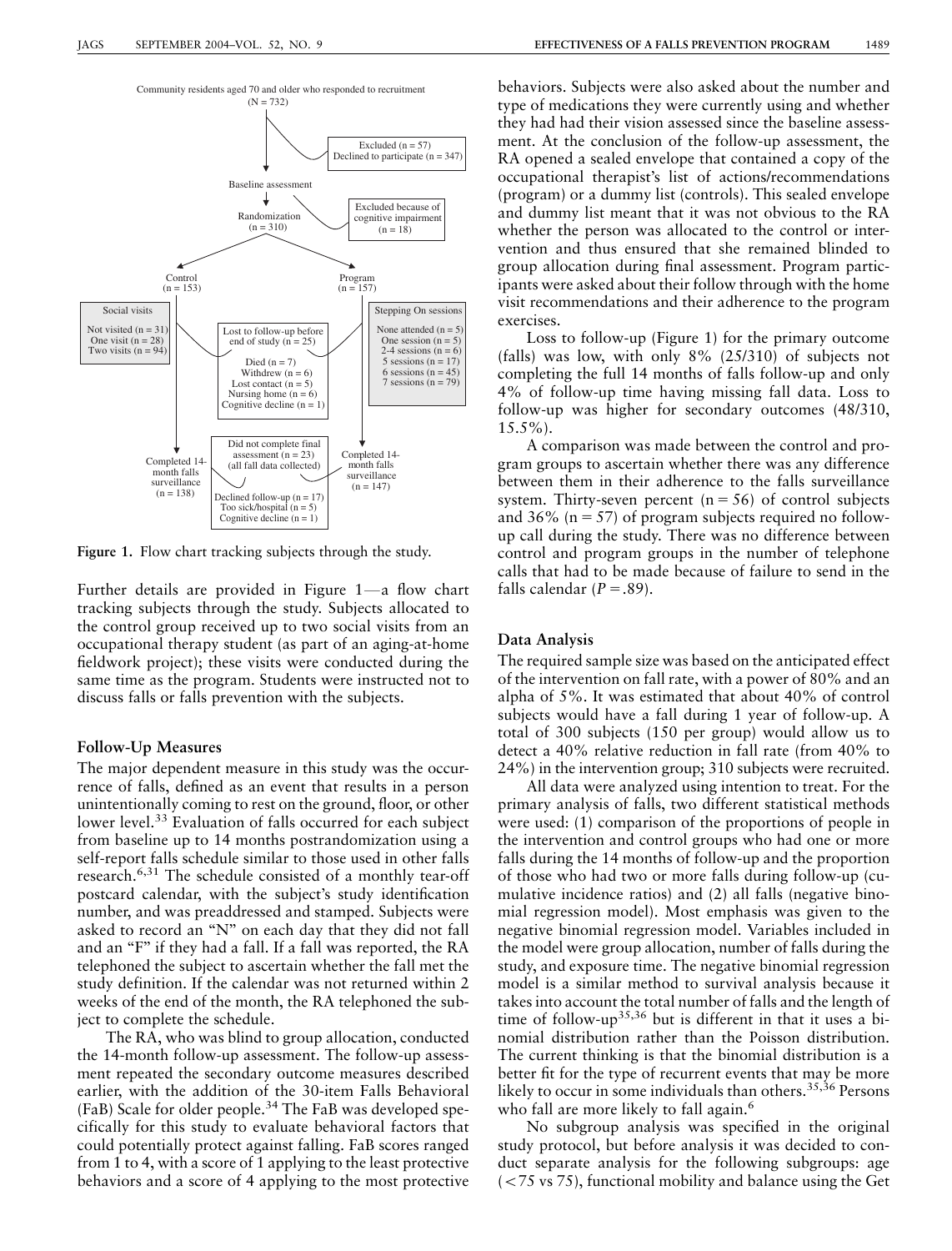Up and Go test to define groups, sex, and history of falls. These are known risk factors for falls.<sup>37</sup>

For secondary outcome variables (MES, MFES, SF-36, PASE, and Worry scale) change scores (follow-up score minus baseline score) were analyzed using independent samples t tests. For the FaB, only scores at follow-up were calculated because the scale was not available at the time of baseline assessment.

Analysis was performed using SPSS, version 10 (SPSS, Inc., Chicago, IL), except for the negative binomial regression model, which was performed using Stata version 7.0 (Stata Corporation, College Station, TX).

# **RESULTS**

Recruitment was conducted over a 26-month period, closing in October 2001. It centered around six inner city metropolitan localities within Central Sydney Area Health Service, two in eastern Sydney, and one in Newcastle, a satellite city north of Sydney. Figure 1 is a flow chart that indicates the number of subjects responding to recruitment and subsequently recruited. Of those persons not included in the study because of personal reasons, 37% were excluded because they were unavailable on the days the program was run.

Most baseline characteristics were similar in the two groups (Table 1). There was a difference in numbers of participants with a previous hip fracture. Data were reanalyzed, adjusting for history of hip fracture, with no differences in results (data not shown). Comparison of the total recruited sample with available population measures is reported elsewhere (submitted for publication). The comparison showed that the sample had a lower perceived physical functioning status but was representative of the general older population in terms of social and emotional status as measured using SF-36 scores (Table 2).

Median length of follow-up for all subjects was 429 days (range 2–529 days; interquartile range 418–429 days). After 14 months of follow-up, there had been 255 falls in the control group and 179 falls in the intervention group. Eighty-nine (58%) control subjects and 82 (52%) program subjects reported one or more falls, and 53 (35%) control subjects and 40 (26%) program subjects reported two or more falls during follow-up. There were three control sub-

Table 1. Baseline Comparisons of Characteristics of Control and Program Subjects

|                                   | Control<br>$(n = 153)$ |      | Program<br>$(n = 157)$ |      |
|-----------------------------------|------------------------|------|------------------------|------|
| Characteristic                    | n (%)                  |      |                        |      |
| Female<br>Falls in past 12 months | 113                    | (74) | 117                    | (74) |
| 0                                 | 53                     | (35) | 54                     | (35) |
| 1                                 | 25                     | (16) | 27                     | (17) |
| > 2                               | 75                     | (49) | 76                     | (48) |
| History of stroke                 | 27                     | (18) | 27                     | (17) |
| History of knee arthritis         | 52                     | (34) | 57                     | (36) |
| History of hip fracture           | 15                     | (10) | 9                      | (6)  |
| Use psychotropic drugs            | 28                     | (18) | 35                     | (22) |

jects and two intervention subjects with more than 10 falls. Figure 2 shows the number of falls reported per month for each group.

### Falls Outcome

The main results of the study for all subjects and for the subgroups are shown in Table 3. Results are given using three different methods, with a statistically significant finding (relative risk  $(RR) = 0.69$ ) for analysis that accounted for multiple falls and follow-up time (negative binomial regression model).

Subgroup analyses showed significant effects in older subjects, in men, in those with intermediate levels of functional mobility and balance, and in those with previous falls, but the only statistically significant interaction was for sex  $(P=.003)$ .

#### Secondary Outcomes

Secondary outcome results are summarized in Table 4. The program participants maintained their confidence in their ability to avoid a fall during a variety of functional daily living tasks over the follow-up period, whereas the control group experienced a decrease in confidence (MES,  $P = .042$ ). There was no difference in their self-efficacy for the more home-based daily living activities (MFES). Program participants used more protective behavioral practices than the control subjects (FaB,  $P = .024$ ). Physical activity levels decreased in the control group to a greater degree than the program participants, but this difference was not statistically significant ( $P = .06$ ). There were no differences between the control and program subjects in their perceptions of physical or mental health or in their worries about a range of health, social, and financial matters.

## Adherence

Adherence was measured in four key content areas: strength and balance exercises, having a routine vision examination, number of medications and psychotropic drugs used, and recommendations arising from the follow-up home visit. At the end of 14 months,  $59\%$  (n = 77) of program participants were still doing their exercise routinely, although only 41% ( $n = 53$ ) were continuing to do the strength exercises with ankle cuff weights. A greater proportion of the subjects who did not have a vision examination before randomization initiated a vision assessment during the follow-up period (program  $n = 21$  (72%), control  $n = 13$  (42%), chi-square  $(\chi^2)$  = 5.67, P = 0.02). The total number of medications taken was similar at follow-up and baseline for both groups, which a nonsignificant analysis of mean change scores confirmed  $(P = .55)$ , but control subjects  $(n = 20, 16\%)$  were more likely to start taking a new psychotropic drug than program participants  $(n = 11, 8\%)$  $(\gamma^2 = 6.4, P = .04)$ . Seventy percent (n = 80) of program participants adhered to at least 50% of the home-visit recommendations. Recommendations included removing or modifying home fall hazards such as removing clutter, increasing lighting levels, applying nonslip tape to step edges, and fixing pathways. The most commonly reported selfinitiated action reported by the participants at the time of the home visit was behaviors associated with community mobility  $(28\%, n = 153)$ , such as heel-toe walking and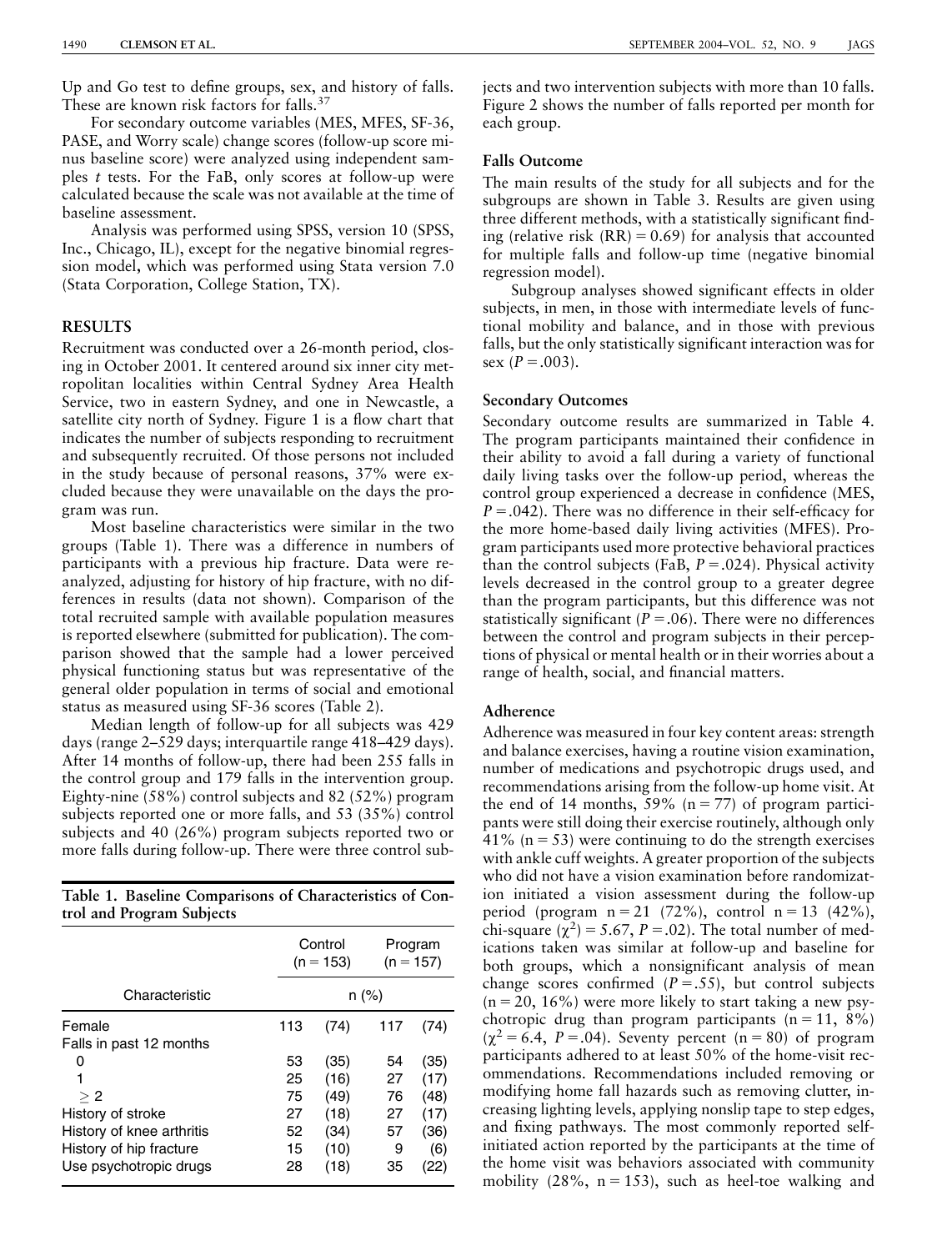|                                                   | Control ( $n = 153$ )          | Program ( $n = 157$ ) |  |  |
|---------------------------------------------------|--------------------------------|-----------------------|--|--|
| Characteristic                                    | $Mean + Standard$<br>Deviation |                       |  |  |
| Age                                               | $78.47 \pm 5.66$               | $78.31 \pm 5.26$      |  |  |
| Number of falls past 12 months                    | $2.53 \pm 3.84$                | $2.19 \pm 2.94$       |  |  |
| Number of people in household                     | $1.50 \pm 0.81$                | $1.61 \pm 1.04$       |  |  |
| Total number of medications                       | $4.33 + 2.83$                  | $4.37 + 3.05$         |  |  |
| Days in bed previous 2 weeks*                     | $0.19 + 0.73$                  | $0.43 + 1.68$         |  |  |
| Hospital admissions in past year                  | $1.60 \pm 0.49$                | $1.66 \pm 0.47$       |  |  |
| <b>Short Portable Mental Status Questionnaire</b> | $9.77 \pm 0.58$                | $9.78 \pm 0.50$       |  |  |
| Rhomberg balance, eyes closed*                    | $1.76 + 0.82$                  | $1.74 + 0.82$         |  |  |
| Get up and go test <sup>†</sup>                   | $2.11 + 1.11$                  | $1.92 + 0.99$         |  |  |
| Modified Falls Efficacy Scale                     | $123.04 \pm 22.80$             | $123.93 \pm 22.00$    |  |  |
| <b>Mobility Efficacy Score</b>                    | $66.75 \pm 26.28$              | $65.42 \pm 26.28$     |  |  |
| Physical Activity Scale for the Elderly score     | $79.19 + 54.01$                | $75.52 \pm 43.93$     |  |  |
| Worry scale                                       | $0.43 \pm 0.45$                | $0.47 \pm 0.55$       |  |  |
| $SF-36$ $PCS^{\ddagger}$                          | $38.79 \pm 10.74$              | $38.37 \pm 10.84$     |  |  |
| $SF-36 MCS‡$                                      | $54.29 \pm 10.26$              | $53.21 \pm 11.08$     |  |  |

Table 2. Baseline Comparisons of Mean Scores for Characteristics of Control and Program Subjects Measured in Continuous Scales

Missing data, max three persons.

<sup>†</sup> Get up and go measured as a rank-order scale.<sup>16</sup>

<sup>‡</sup> Analyzed using weights from the Australian Bureau of Statistics 1995 Health Survey.

 $SF-36 = 36$ -item short form; PCS = physical component survey; MCS = mental component survey.

scanning ahead for hazards when walking (other data not reported).

# DISCUSSION

The intervention group's reduction in falls of 31%  $(P = .025)$  indicates that the Stepping On program was effective for community-residing elderly people.

The analysis of RR for two or more falls, using more traditional methods, supports the results for the negative binomial regression, which accounts for multiple falls. The RR of one or more falls was not statistically significant.

Based on previous research,<sup>5,31</sup> recruitment targeted people with a history of falling, and the results have supported this approach. The results add to the growing sup-



Figure 2. Falls per month for control and intervention groups.

port for the effectiveness of multifactorial programs.<sup>6,7,9</sup> Although an at-risk population was targeted, it was a relatively healthier, less-frail group than recruited in some of the previous successful multifactorial interventions. For example, one study<sup>6</sup> excluded persons who did vigorous activity or walked for exercise, and another study<sup>9</sup> recruited accident and emergency patients. The current study sample was also a younger group than the previous study<sup>26</sup> of the home-based exercise program, which recruited women aged 80 and older.

This study places back on the agenda the viability and efficacy of educational programs, at least a particular type of education small-group program (one that uses a cognitive-behavioral approach to increase knowledge and change attitudes and behaviors). This program was based on an active rather than a prescriptive approach, promoting personal control and problem solving, which provides opportunity for individuals to make behavioral changes.

The effectiveness of Stepping On in comparison with the earlier study<sup>10</sup> trial of the Safety After Fifty Evaluation (SAFE) program may have been because of targeting a higher-risk group (SAFE recruited all persons aged 60 and older, regardless of falls risk), improved current knowledge of specific fall prevention activities (such as more-specific lower-limb balance and strengthening exercises or the inclusion of additional preventive activities related to risk factors such as community safety or coping with low vision), or a longer intervention period (seven 2-hour Stepping On sessions, compared with four 90-minute SAFE sessions).

The participants of the Stepping On program used more protective behaviors (as measured using the FaB scale), which seems to have been sufficient to provide added protection from falling in situations related to everyday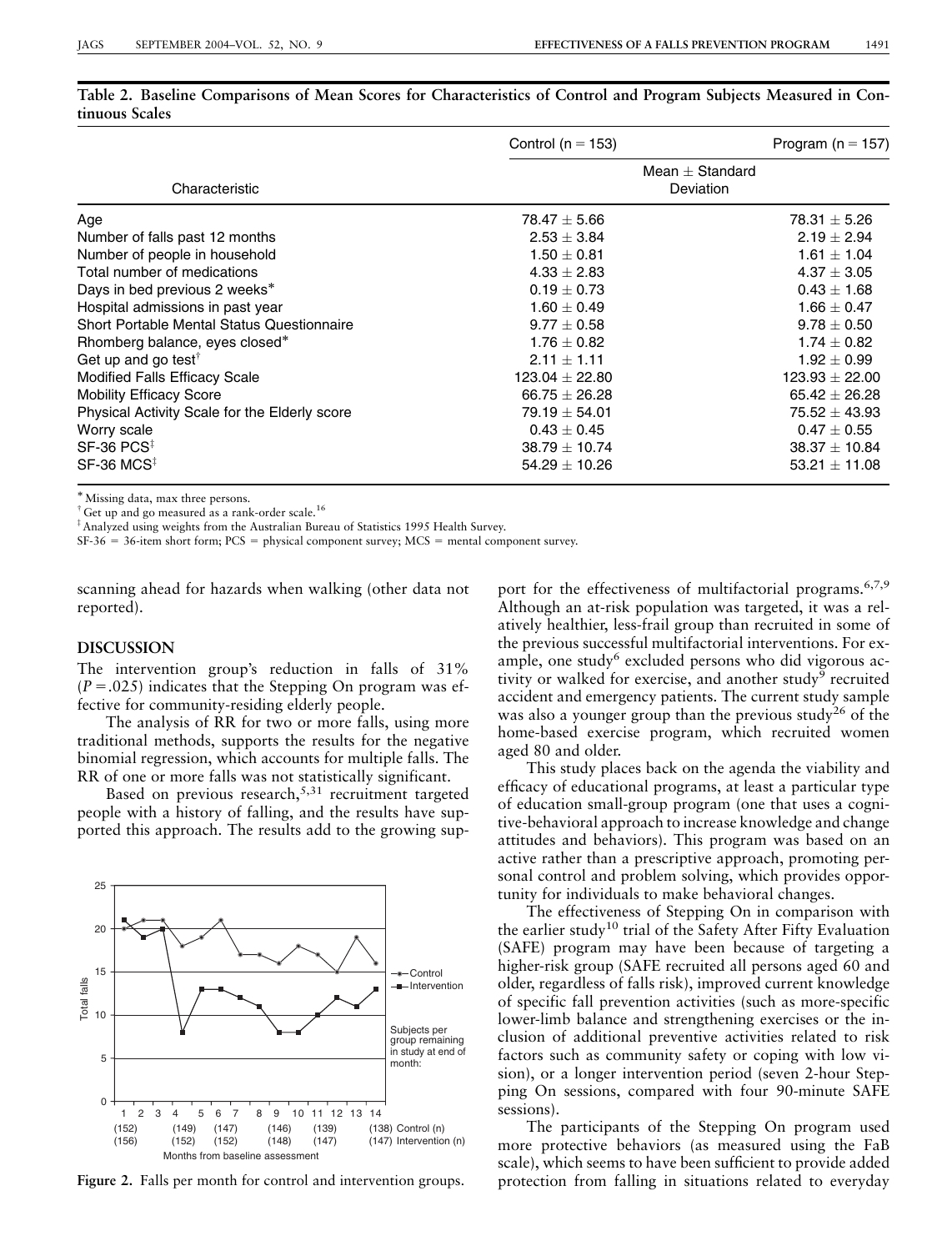|                                                                |     |                     | Relative Risk (95% Confidence Interval) |                        |  |
|----------------------------------------------------------------|-----|---------------------|-----------------------------------------|------------------------|--|
| Subject                                                        | n   | $>1$ Falls*         | $>$ 2 Falls*                            | All Falls <sup>†</sup> |  |
| All subjects                                                   | 310 | $0.90(0.73 - 1.10)$ | $0.74(0.52 - 1.04)$                     | $0.69(0.50 - 0.96)$    |  |
| Age                                                            |     |                     |                                         |                        |  |
| < 75                                                           | 79  | $1.13(0.76 - 1.69)$ | $1.18(0.59 - 2.34)$                     | $0.96(0.50 - 1.85)$    |  |
| $\geq$ 75                                                      | 231 | $0.83(0.66 - 1.05)$ | $0.63(0.42 - 0.94)$                     | $0.62(0.43 - 0.89)$    |  |
| Sex                                                            |     |                     |                                         |                        |  |
| Female                                                         | 230 | $1.03(0.81 - 1.30)$ | $0.83(0.55 - 1.25)$                     | $0.96(0.67 - 1.39)$    |  |
| Male                                                           | 80  | $0.61(0.40 - 0.92)$ | $0.56(0.29 - 1.05)$                     | $0.32(0.17 - 0.59)$    |  |
| Measure of functional mobility and balance                     |     |                     |                                         |                        |  |
| Get up and go test score $= 1$ (normal)                        | 132 | $1.94(0.67 - 1.32)$ | $1.06(0.59 - 1.92)$                     | $0.76(0.46 - 1.25)$    |  |
| Get up and go test score $= 2, 3$<br>(slight to mild abnormal) | 148 | $0.83(0.64 - 1.08)$ | $0.50(0.31 - 0.82)$                     | $0.56(0.37 - 0.85)$    |  |
| Get up and go test score $=$ 4, 5<br>(moderate to severe)      | 29  | $1.09(0.54 - 2.22)$ | $1.36(0.54 - 3.42)$                     | 1.49 (0.44-4.99)       |  |
| History of falls in past 12 months                             |     |                     |                                         |                        |  |
| None                                                           | 107 | $1.13(0.76 - 1.69)$ | $1.26(0.51 - 3.14)$                     | $0.88(0.50 - 1.54)$    |  |
| Falls                                                          | 203 | $0.83(0.66 - 1.05)$ | $0.65(0.46 - 0.94)$                     | $0.66(0.46 - 0.95)$    |  |

#### Table 3. Falls During 14 Months of Follow-Up in All Subjects and in Subgroups

Cumulative incidence ratio.

<sup>T</sup> Negative binomial regression model.

activities. This was a particular focus of the Stepping On program.

The program improved people's efficacy beliefs in coping with functional tasks that have a greater degree of postural challenge and were more community based (MES) but did not make a difference in the basic self-care type activities (MFES). It may be that those recruited were more highly efficacious, but comparison between baseline efficacy scores and other published data17,26 do not support this theory. There is a known ceiling effect of these scales, because scores are highly skewed to the top score.<sup>38,39</sup> Selfefficacy is situation specific,  $2^2$  so the assessment of self-efficacy needs to be behaviorally specific and individualized to a specific functional domain.<sup>40</sup> Unless the assessment reviews what a particular program offers or what characteristics are changed, it simply will not provide a result. It may be more likely that the MES was a more appropriate scale for the people recruited than those with more limited mobility or even housebound.18,41,42 Safely mobilizing when getting about in the community seemed a concern and was relevant for the majority of people on the Stepping On program.

The difference in the contact time between the intervention group and the control group could have provided a bias, but because the adherence to the falls surveillance system was the same in both groups, bias from this cause seems unlikely to have occurred. Also, Figure 2 shows that any effect derived from attention from the program or the control social visits was not affecting falls during the first few months of the study period, rather the program had the most effect in its latter stages.

Adherence results suggest that it is likely that all components of the program are necessary to show an effect. The home safety and the exercise adherence each compares fa-

| Table 4. Effect of Stepping On Program on Self-Efficacy, Physical Activity, Protective Fall Behaviors, Health Status, and |  |  |  |
|---------------------------------------------------------------------------------------------------------------------------|--|--|--|
| <b>General Worries</b>                                                                                                    |  |  |  |

|                               | Control                                                | Program                            |                           |                                              |  |
|-------------------------------|--------------------------------------------------------|------------------------------------|---------------------------|----------------------------------------------|--|
| Outcome Measure*              | n (Mean Change $\pm$ Standard Deviation)               |                                    | Mean<br><b>Difference</b> | 95% Confidence Interval<br>of the Difference |  |
| Mobility efficacy scale       | 125 ( $-3.38 \pm 17.18$ )                              | 133 (0.89 $\pm$ 16.46)             | $4.28^{\dagger}$          | $-8.40$ to $-0.54$                           |  |
| Modified falls efficacy scale | 125 ( $-1.10 \pm 19.60$ )                              | 133 (0.63 $\pm$ 16.40)             | 1.74                      | $-6.14 - 2.67$                               |  |
| FaB scale                     | 126 (3.07 $\pm$ 0.45) <sup><math>\ddagger</math></sup> | 134 (3.19 $\pm$ 0.35) <sup>‡</sup> | $0.12^{\dagger}$          | $-0.21$ to $-0.02$                           |  |
| Physical activity scale       | 127 ( $-13.48 \pm 42.25$ )                             | 132 ( $-4.40 \pm 36.25$ )          | 9.08                      | $-18.70 - 0.54$                              |  |
| SF-36 physical component      | 125 (0.68 $\pm$ 9.04)                                  | 133 ( $-0.02 \pm 8.34$ )           | 0.70                      | $-2.94 - 1.88$                               |  |
| SF-36 mental health component | 125 ( $-0.52 \pm 10.00$ )                              | 133 (0.01 $\pm$ 9.65)              | 0.53                      | $-2.95 - 1.88$                               |  |
| Worry scale                   | 124 ( $-0.01 \pm 0.27$ )                               | 134 ( $-0.05 \pm 0.73$ )           | 0.04                      | $-0.04 - 0.13$                               |  |

Higher scores indicate positive responses on all measures except the Worry scale.

 $P < .05$ .<br> $N_{\text{conn}}$ 

Mean scores (not mean change scores) because Falls Behavioral (FaB) not available at baseline so only analyzed for comparisons at 14-month follow-up.  $SF-36 = 36$ -item Short Form.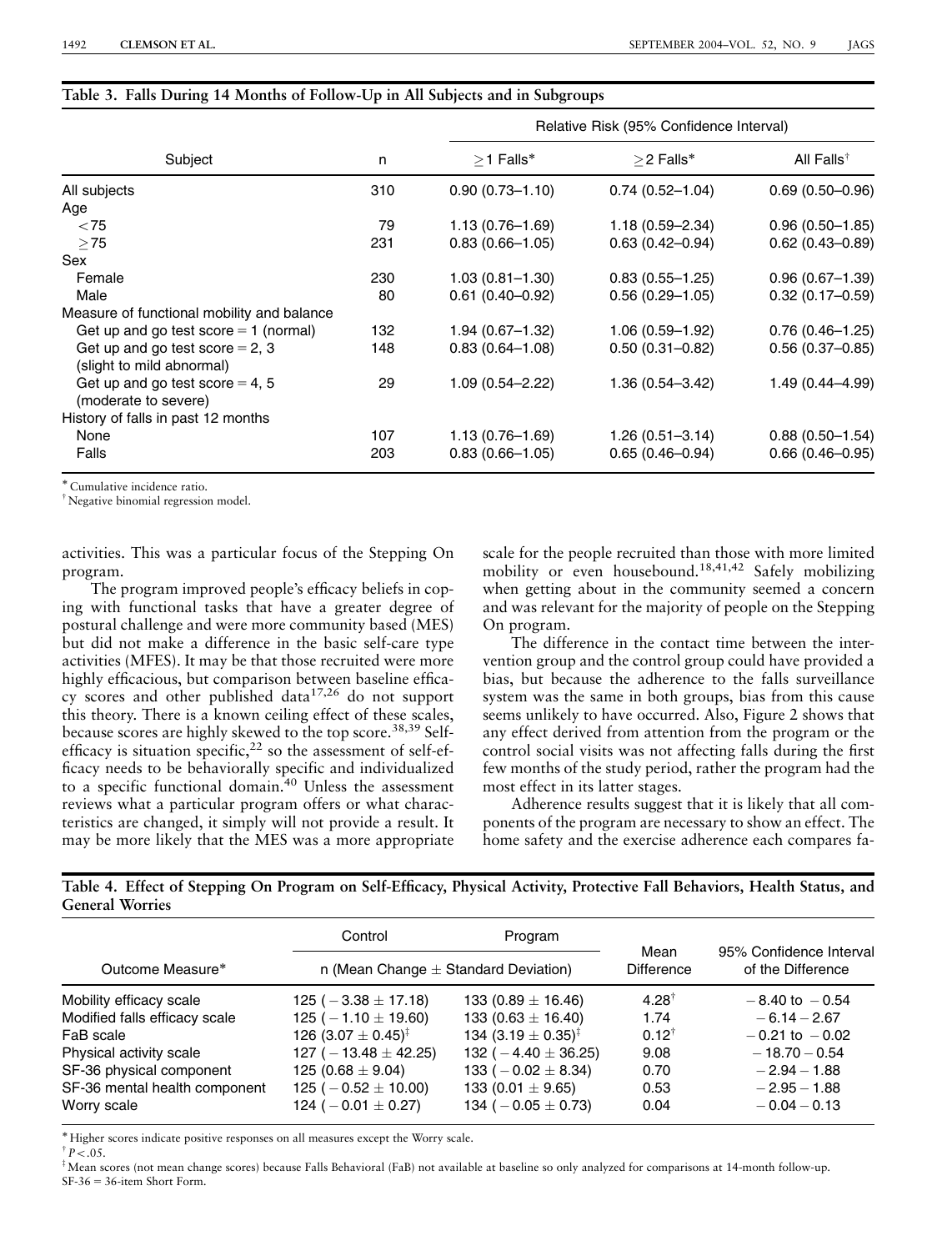vorably with other studies.26,43–45 No other studies have been located that offer a comparison for follow through of community safety recommendations. Vision adherence appeared to be promising, with more persons in the program who previously had not had a vision examination in the previous year now initiating one. It may be that Stepping On did not provide sufficient behavioral support for the adoption and maintenance of changes in medication review and usage (e.g., homework to master the use of medicine record cards). Other prescriptive interventions have had mixed results with changing medication usage and maintaining gains.6,46 Further investigation is needed to better understand how to operationalize targeted behaviors and strategies (e.g., behavioral alternatives to help people sleep better).

The study was not designed to detect an effect in subgroups, and therefore such results should be interpreted with caution. There was an apparent greater effect in men than women. The earlier SAFE study<sup>10</sup> also found a statistically significant effect (odds ratio  $= 0.53$ ) for men aged 75 and older. The only secondary outcome measures in the current study for which there was a significant interaction effect with sex was the PASE  $(P=.04)$ , with men in the control group showing a marked deterioration and the program group maintaining their physical activity levels. Baseline data were also explored for similarities and differences of characteristics between men and women. One notable difference was that men were much less likely to be living alone. Forty-eight percent ( $n = 38$ ) of men and 19%  $(n = 44)$  of women were living with a spouse ( $P < .001$ ). The support of a spouse may be conducive to the uptake and follow through of fall-prevention strategies taught in the program. Another explanation for men's response to the program may be that, in general, men are less active in health activities and in seeking health knowledge than women.<sup>47</sup> Therefore, they may have had a greater initial readiness, resulting in a much quicker uptake and a more definite response to the range of preventive messages and strategies offered in the program. Perhaps it was the sex mix in the program. A qualitative study<sup>48</sup> found that women influence men's attitude toward exercise, health, and body image more than the men would readily acknowledge. It was found that different recruitment methods yielded different numbers of men (submitted for publication), and it is recommended that specific attention be paid to methods of attracting men, ensuring their inclusion in programs like Stepping On.

Stepping On is a multifactorial, multifaceted community-based program conducted in a learning environment that recognizes that older people have a great amount of experience that they can bring to the process. It is a clinically viable intervention that would be useful for a community team to implement. Key aspects of the program were based on evidence that falls can be prevented by improving lower limb strength and balance, environmental and behavioral home safety, and regular medication reviews, as well as emerging evidence of the importance of regular visual screening and making adaptations for low vision. In addition, community safety was included, which has not previously been articulated as a specific preventive domain or researched as a single mode intervention. The results of this study renew attention toward the idea that

cognitive-behavioral learning in a small-group environment can reduce falls. Stepping On offers another successful fallprevention option.

#### **REFERENCES**

- 1. Moller J. Changing Resource Demands Related to Fall Injury in an Ageing Population. Sydney: NSW Health Injury Policy Unit and Injury Risk Management Research Centre, The University of New South Wales, 2000.
- 2. Tinetti M, Powell L. Fear of falling and low self-efficacy: A cause of dependence in elderly persons. J Gerontol 1993;48(Special issue):35–39.
- 3. Tinetti ME, Williams CS. Falls, injuries due to falls, and the risk of admission to a nursing home. N Engl J Med 1997;337:1279–1284.
- 4. Gillespie LD, Gillespie WJ, Robertson MC et al. Interventions for preventing falls in elderly people. (Cochrane Review). The Cochrane Library, Issue 2. Chichester, UK: John Wiley & Sons, Ltd, 2004.
- 5. Cumming RG. Intervention strategies and risk-factor modification for falls prevention a review of recent intervention studies. Clin Geriatr Med 2002;18:175–189.
- 6. Tinetti ME, Baker DI, McAvay G et al. A multifactorial intervention to reduce the risk of falling among elderly people living in the community. N Engl J Med 1994;331:821–827.
- 7. Wagner EH, LaCroix AZ, Grothaus L et al. Preventing disability and falls in older adults: A population-based randomized trial. Am J Public Health 1994;84:800–806.
- 8. Day L, Fildes B, Gordon I et al. Randomised factorial trial of falls prevention among older people living in their own homes. BMJ 2002;325:128.
- 9. Close J, Ellis M, Hooper R et al. Prevention of falls in the elderly trial (PROF-ET): A randomised controlled trial. Lancet 1999;353:93–97.
- 10. Hornbrook MC, Stevens VJ, Wingfield DJ et al. Preventing falls among community-dwelling older persons: Results from a randomised trial. Gerontologist 1994;34:16–23.
- 11. Reinsch S, MacRae P, Lachenbruch PA et al. Attempts to prevent falls and injury: A prospective community study. Gerontologist 1992;32:450–456.
- 12. Campbell AJ, Robertson MC, Gardner MM et al. Falls prevention over 2 years: A randomized controlled trial in women 80 years and older. Age Ageing 1999;28:513–518.
- 13. Clemson L, Swann M, Twible R et al. Stepping On: Building Confidence and Reducing falls. A Community Based Program for Older People. Lidcombe, Australia: The University of Sydney, 2003.
- 14. Pfeiffer E. A short portable mental status questionnaire for the assessment of organic brain deficit in elderly patients. J Am Geriatr Soc 1975;23:433–441.
- 15. Mathias USL, Nayak B, Isaacs B. Balance in elderly patients. The 'Get-Up and Go' Test. Arch Phys Med Rehab 1986;67:387–389.
- 16. Ware JE, Snow KK, Kosinski M et al. SF-36 Health Survey Manual and Interpretation Guide. Boston, MA: Health Institute, New England Medical Center, 1993.
- 17. Hill KD, Schwartz JA, Kalogeropoulos AJ et al. Fear of falling revisited. Arch Phys Med Rehab 1996;77:1025–1029.
- 18. Lusardi MM, Smith EV. Development of a scale to assess concern about falling and applications to treatment programs. J Outcome Measur 1997;1:34–55.
- 19. Washburn RA, Smith KW, Jette AM et al. The physical activity scale for the elderly (PASE): Development and evaluation. J Clin Epidemiol 1993;46: 153–162.
- 20. Washburn RA, McAuley E, Katula J et al. The physical activity scale for the elderly (PASE): Evidence for validity. J Clin Epidemiol 1999;52:643–651.
- 21. Wisocki PA. Worry as a phenomenon relevant to the elderly. Behav Therap 1988;19:369–379.
- 22. Bandura A. Self-Efficacy. The Exercise of Control. New York: W.H. Freeman, 1997.
- 23. Janis IL, Mann L. Decision Making. A Psychological Analysis of Conflict, Choice, and Commitment. New York: Macmillan Publishing, 1977.
- 24. Clemson L, Cusick A, Fozzard C. Reducing falls at home: Understanding the client's decision making process. The 12th International Congress of the World Federation of Occupational Therapists, Montreal, Canada, May–June 1998.
- 25. Field J, Leiscester M. Lifelong Learning: Education Across the Lifespan. London: Routledge Falmer, 2000.
- 26. Campbell AJ, Robertson MC, Gardner MM et al. Randomised controlled trial of a general practice programme of home based exercise to prevent falls in elderly women. BMJ 1997;315:1065–1069.
- 27. Ivers RQ, Cumming RG, Mitchell P et al. Visual impairment and falls in older adults: The Blue Mountains Eye Study. J Am Geriatr Soc 1998;46:58–64.
- 28. Cumming RG. Epidemiology of medication-related falls and fractures in the elderly. Epidemiology 1998;12:43–53.
- 29. Cumming RG, Klineberg RJ. Psychotropics, thiazide diuretics and hip fractures in the elderly. Med J Aust 1993;158:414–417.